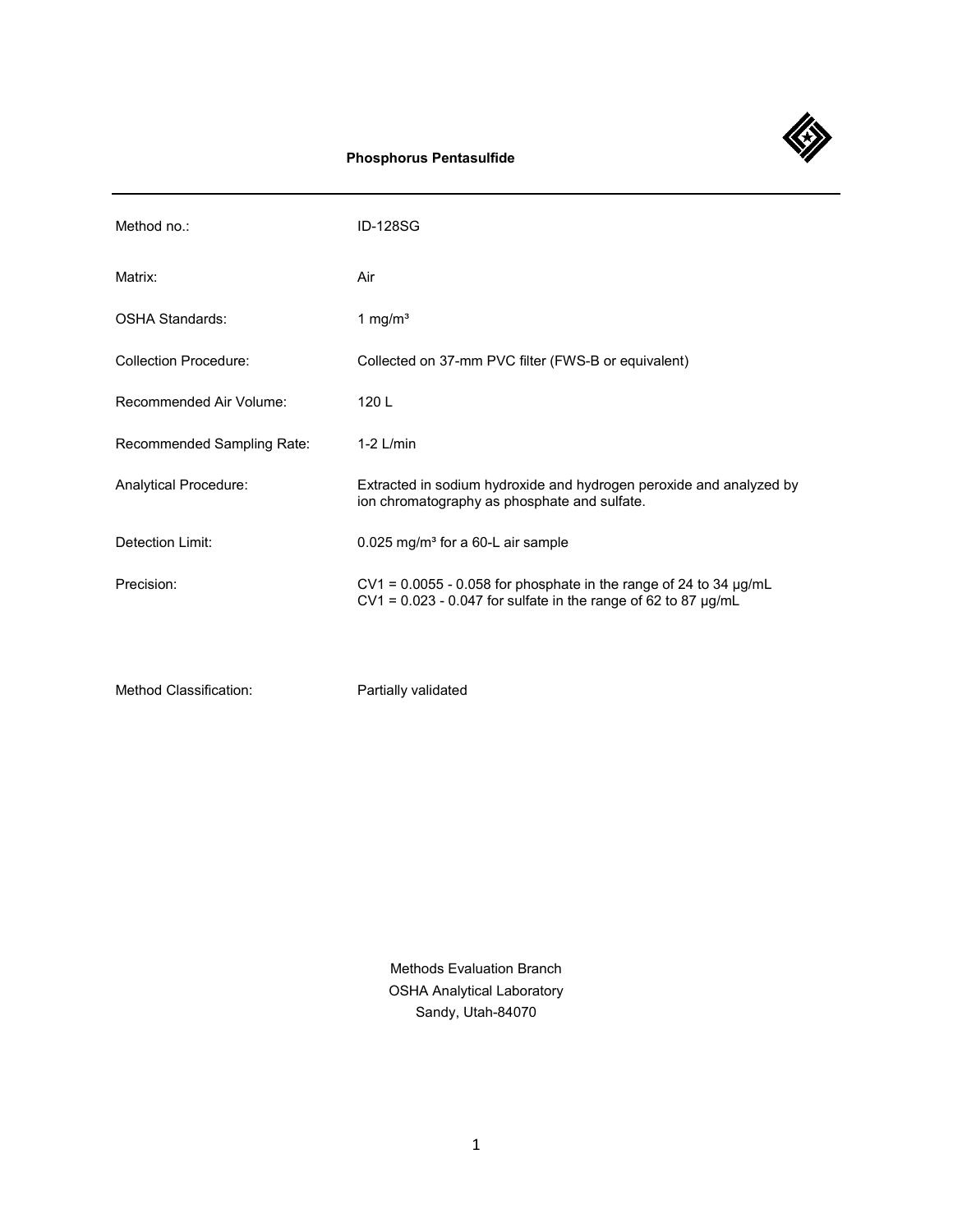### 1. General Discussion:

1.1 Collection Procedure:

The sample is drawn through a cassette containing a FWSB filter for the collection of particulate phosphorus pentasulfide.

1.2 Analytical Procedure:

The collected phosphorus pentasulfide is extracted by the mixture of sodium hydroxide and hydrogen peroxide based on the following proposed reaction and analyzed by ion chromatography (IC) as phosphate and sulfate ions.

$$
P_2S_5 + 20H_2O_2 + 160H^{-1} = 2PO_4^{-3} + 5SO_4^{-2} + 28H_2O
$$

- 2. Range and Detection Limit:
	- 2.1 The range is from 1.25 to 2,500 µg phosphate. This corresponds to either 1.5 to 3,000 µg phosphorus pentasulfide or 0.025 to 6.25 mg/m<sup>3</sup> of phosphorus pentasulfide for a 60 to 480 L air volume at a flow rate of 1 Lpm, respectively.
	- 2.2 The quantitative detection limit is 0.01 µg of phosphate per injection or 1.5 µg of phosphorus pentasulfide in a 25 mL sample volume for a 200 µL sample injection volume. This corresponds to 0.025 mg/m<sup>3</sup> of phosphorus pentasulfide for a 60 L air volume at a flow rate of 1 Lpm for 60 minutes.
- 3. Precision and Accuracy:

The precision and accuracy have not been completely determined this time, but the preliminary study has shown that the coefficients of variation for analytical method in terms of phosphate were between 0.0055 and 0.058 in the range of 24 to 34 µg/mL and in terms of sulfate were between 0.023 and 0.047 in the range of 62 to 87 µg/mL.

- 4. Interferences:
	- 4.1 If both phosphate and sulfate are present in the atmosphere, they would give a positive interference; otherwise, either one of them causes no serious interference.
	- 4.2 Any ionic substance that would elute at the same retention time as phosphate and sulfate would be a positive interference.
	- 4.3 When other substances are known or suspected to be present in the air, such information, including their suspected identities, should be transmitted with the sample. Substances, such as phosphoric acid and all kinds of phosphorus compounds, etc, may interfere with the determination of phosphate.
	- 4.4 It has been reported (11.1, 11.2) that phosphorus pentasulfide may decompose upon exposure to moist air or moisture to form phosphoric acid and hydrogen sulfide. This may result in the low recovery of phosphorus pentasulfide based on only the sulfate determination.
- 5. Advantage and Disadvantage:
	- 5.1 With the proper selection of instrumental conditions and conductivity range, this method has adequate sensitivity for measuring workplace atmosphere concentrations of phosphorus pentasulfide.
	- 5.2 Although it is not required, the method can be fully automated.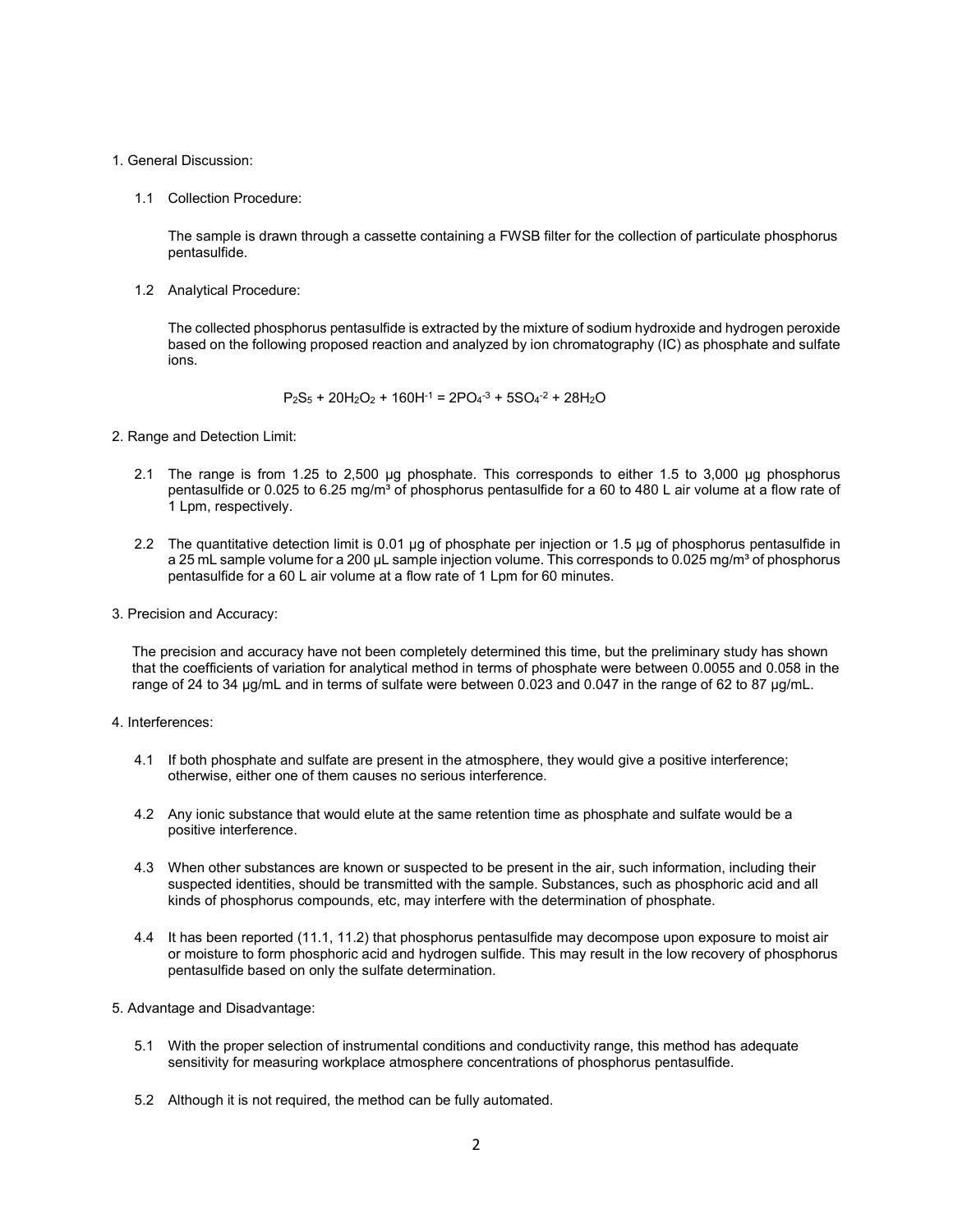- 5.3 The amount of phosphorus pentasulfide may be simultaneously confirmed from both phosphate and sulfate ions formed during the sample determination.
- 5.4 One disadvantage is that no information is available so far for the sampling procedure due to the lack of aerosol generation system. However, this problem can be solved in the future.

6. Apparatus:

- 6.1 Ion chromatograph: Dionex 10 or equivalent.
- 6.2 Auto sampler: WISP Model 710A or equivalent.
- 6.3 WISP auto sampler containers, including 4 mL vials, caps and septums.
- 6.4 Recorder: Varian Model 9176 or equivalent.
- 6.5 Anion pre-column, anion separator column and anion suppressor column.
- 6.6 Timer: Universal timer or equivalent.
- 6.7 Vacuum filtration apparatus.
- 6.8 Membrane filters, 5.0 µm pore size, 37mm diameter (MSA FWSB or equivalent)
- 6.9 Miscellaneous assorted laboratory glassware: beakers, pipettes, volumetric flasks, etc. (Note: All glassware should be washed in "phosphate-free" detergent and rinsed thoroughly with deionized water and then airdried prior to use.)
- 6.10 Hot plate.

#### 7. Reagents:

All chemicals should be ACS reagent grade or equivalent

- 7.1 Sodium carbonate, anhydrous
- 7.2 Sodium bicarbonate
- 7.3 Strong eluent (0.003 M sodium bicarbonate/0.006 M sodium carbonate): Dissolve 1 g of sodium bicarbonate and 2.5 g of sodium carbonate and dilute to a 4 L volume with deionized water.
- 7.4 Sulfuric acid, concentrated (98%)
- 7.5 Anion regenerant solution, 1N sulfuric acid: Slowly dilute 111 mL of concentrated sulfuric acid to 4 L with deionized water.
- 7.6 Sodium sulfate, anhydrous
- 7.7 Sulfate stock standard (1,000 ppm sulfate): Dissolve and dilute 1.4792 g of sodium sulfate to 1 L with deionized water.
- 7.8 Potassium dihydrogen phosphate, anhydrous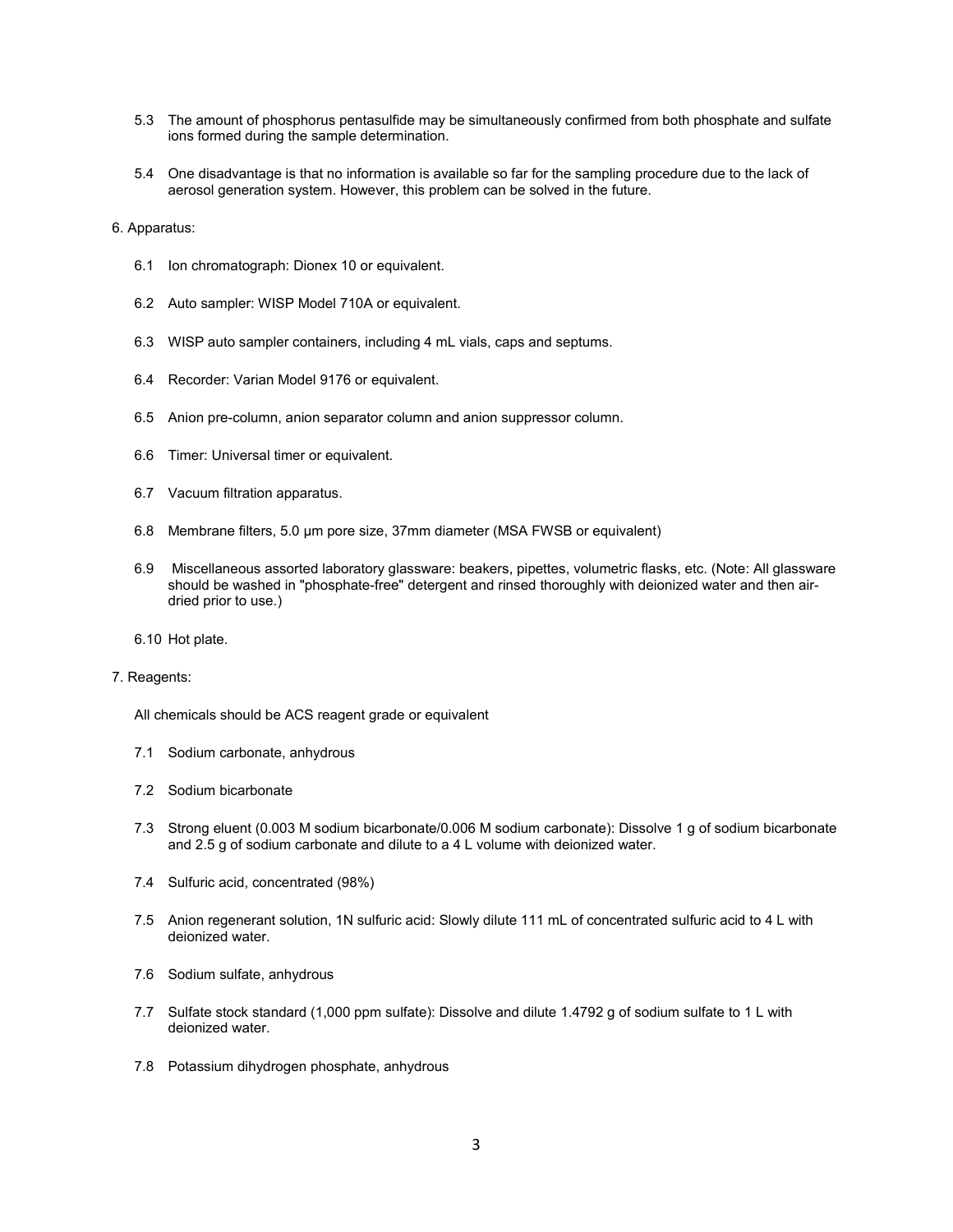- 7.9 Phosphate stock standard (1,000 ppm phosphate): Dissolve and dilute 1.389 g of anhydrous potassium dihydrogen phosphate to 1 L with deionized water.
- 7.10 Sodium hydroxide, 5 N: Dissolve 200 g of sodium hydroxide pellets in approximately 600 mL of deionized water and dilute to 1 L.
- 7.11 Hydrogen peroxide, 3%: Dilute 10 mL of 30% hydrogen peroxide to 100 mL with deionized water.
- 8. Proposed OSHA Collection Procedure:
	- 8.1 Apparatus:
		- 8.1.1 Personal sampling pump.
		- 8.1.2 Filter cassettes: A 37 mm diameter FWSB filter contained in a 37-mm polystyrene two piece cassette filter holder.
	- 8.2 Procedure:
		- 8.2.1 Sampling is done in accordance with instructions contained in the IHFOM (or the Industrial Hygiene Technical Manual when available to the OSHA industrial hygienist).
		- 8.2.2 Collect each sample with a 5.0 µm FWSB filter at a known flow rate of 1 L/min. A minimum air volume of 120 L is recommended.
- 9. Analytical Procedure:
	- 9.1 Sample preparation:
		- 9.1.1 Rinse all glassware with deionized water. Commercial detergents containing phosphate should not be used.
		- 9.1.2 Remove the filter from the cassette and place in a clean 125-mL conical beaker.
		- 9.1.3 Pipette 1 mL of 5 N NaOH into each conical beaker and let stand, with occasional vigorous shaking for 30 minutes.
		- 9.1.4 Add 2 mL of 3% hydrogen peroxide into each sample and let stand for a while.
		- 9.1.5 Add 5 mL of deionized water and cover with watch glass. Heat to boiling for 5 minutes.
		- 9.1.6 Cool to room temperature and transfer each sample to 25 mL volumetric flask and dilute to the mark with deionized water.
		- 9.1.7 Filter the sample solution by means of the vacuum filtration apparatus.
		- 9.1.8 If an auto sampler is to be used in the analysis, transfer a portion of each sample filtrate to an auto sampler vial. A minimum volume of 1.5 mL is required in each auto sampler vial.
		- 9.1.9 If manual injection is to be used in the analysis, quantitatively transfer each sample filtrate to a clean glass 20 mL vial.
		- 9.1.10 Be sure to label each vial with the appropriate laboratory ID number.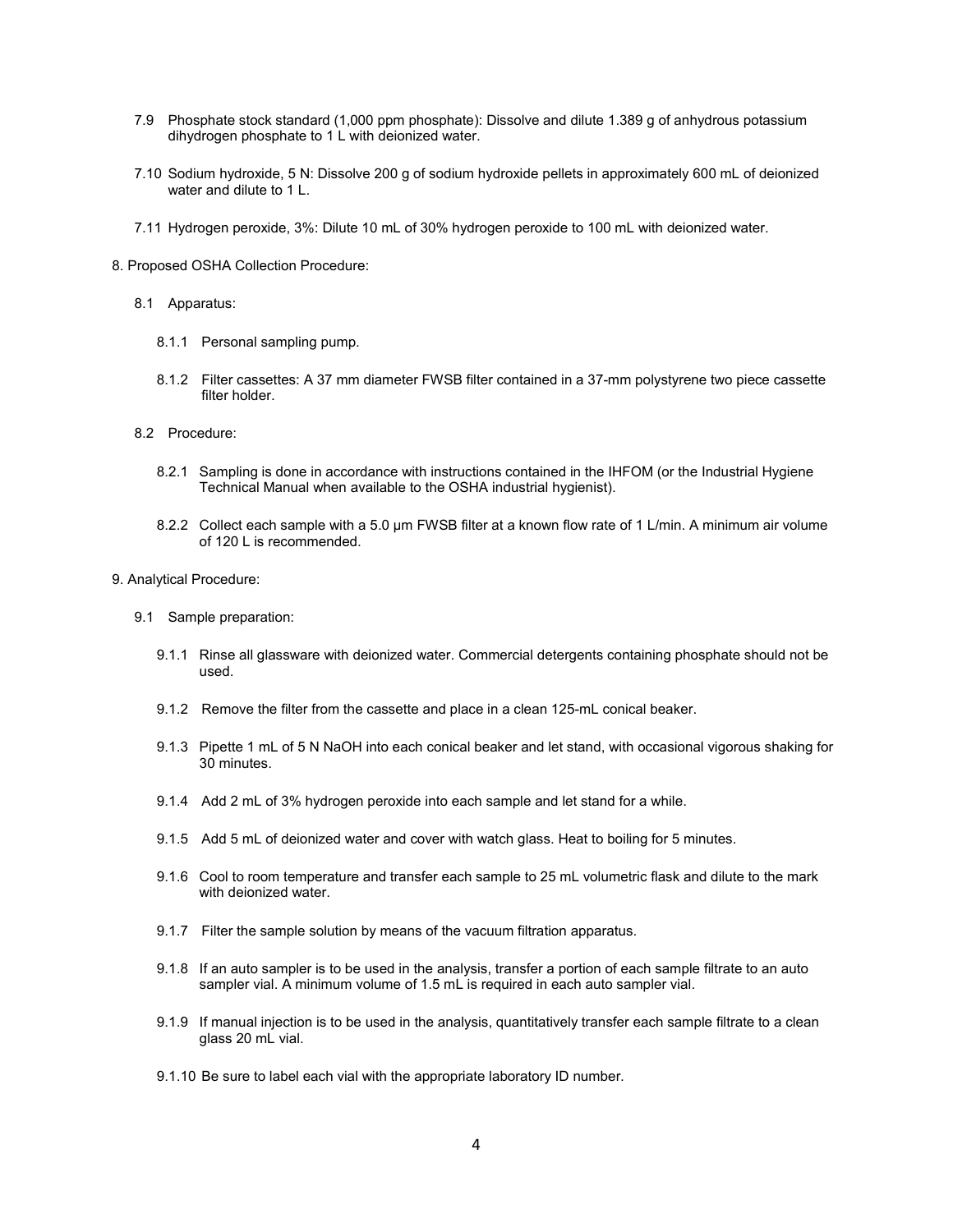#### 9.2 Standard Preparation:

- 9.2.1 Prepare a series of mixtures of phosphate and sulfate standards in the ratio of 1:2, respectively, by making appropriate serial dilutions of the 1,000 ppm phosphate and sulfate stock solution with the strong eluent.
- 9.2.2 If an auto sampler is to be used in the analysis, fill the auto sampler vials with appropriate standard solutions.

#### 9.3 Analysis:

9.3.1 Typical operating conditions are:

Eluent: 0.003 M sodium bicarbonate/0.006 M sodium carbonate

Pre-column: 3-mm × 50-mm anion

Separator column: 3-mm × 250-mm anion

Suppressor column: 6-mm × 100-mm anion

Column temperature: Ambient

Conductivity meter: 10 or 30 µMHO full scale

Pump setting: 20-25% of total capacity

Retention time: Approximately 9 minutes for phosphate and 19 minutes for sulfate.

- 9.3.2 Set up the dual pen recorder at two different full-scale ranges (typically 200 and 500 mv).
- 9.3.3 Equilibration: Allow the IC columns to equilibrate by pumping the eluent through the system for a least one hour before analysis or until a stable baseline is achieved.
- 9.3.4 Auto sampler:
	- 9.3.4.1 If an auto sampler is used in the analysis, place the standard and sample auto sampler vials in the carriage. Use the Sample Identification Record Sheet to identify each standard and sample.
	- 9.3.4.2 Check the operation manual to select the appropriate programming mode.
	- 9.3.4.3 Set the timer for controlling the recorder and ion chromatograph. Start the auto sampler.
- 9.3.5 Manual injection: Inject the standard or sample into the 100 µL sample loop of the ion chromatograph with a 1mL syringe. It is advisable to inject a sample volume of at least three times the sample loop volume to ensure adequate rinsing of the loop from sample contamination and to prevent standard carryover. Rinse the syringe several times with deionized water between sample injections.
- 9.3.6 Observe the first few standard chromatograms to ensure proper operation. Periodically, check the zero offset between samples to detect and correct any baseline drift and ensure proper sensitivity.
- 9.3.7 Analyze the standards and samples under the same operation conditions and time period to monitor the performance of the analytical system. Check the retention times of the standards and samples to ensure uniformity as the analysis proceeds.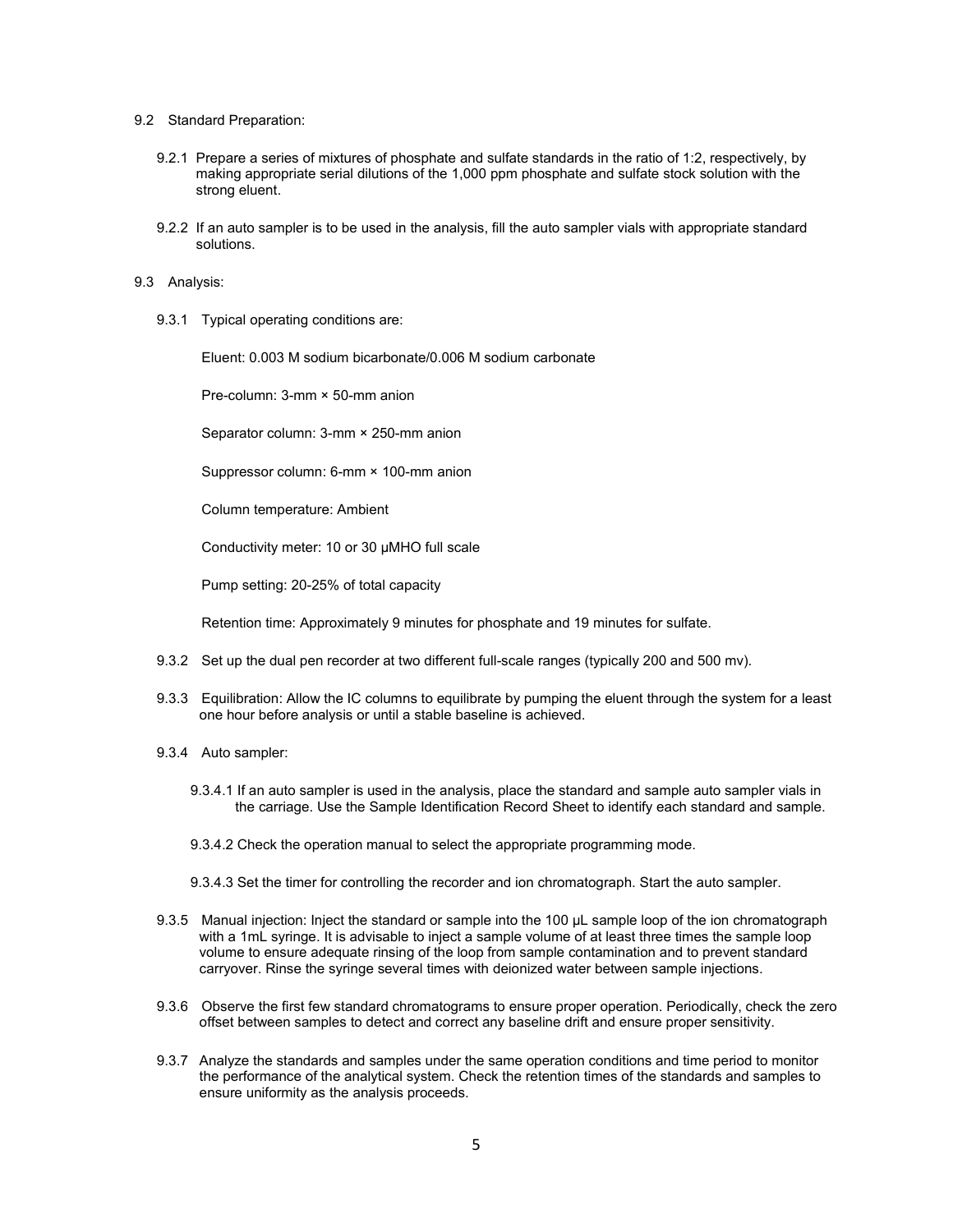- 9.3.8 Analyze a series of standards in the range of interest at concentrations about 25% above and below the apparent sample concentrations.
- 9.3.9 Establish positive identity of the phosphate and sulfate peaks by adding known amounts of standard solutions if interfering substances are present.
- 9.3.10 Measure the peak heights of phosphate and sulfate of the samples and standards in millimeters.
- 9.3.11 Use the Auto Colorimetric or any available least square regression program to establish calibration curves of peak heights vs. the amount of phosphate and sulfate in the standards in units of µg or µg/mL.
- 10. Calculations:
	- 10.1 Read the sample weight as phosphate and as sulfate in µg from the calibration curves (see Section 9.3.11).
	- 10.2 Make a blank correction, if necessary, as follows:

## $W = (A - B) \times V \times G$

- Where:  $W =$  Corrected amount ( $\mu$ g) of phosphorus pentasulfide in the sample solution.
	- A = Amount ( $\mu$ g/mL) as phosphate or as sulfate found in the sample solution.
	- $B =$  Amount ( $\mu g/mL$ ) as phosphate or as sulfate found in the blank sample solution.
	- $V =$  Sample volume (mL) = 25 mL
	- $G =$  Gravimetric factors = 1.17 for phosphate and 0.463 for sulfate
- 10.3 The corrected amount of phosphorus pentasulfide (W) calculated from both phosphate and sulfate peaks should be in agreement within plus and minus 10%. Otherwise, the lower amount, W, should be used for calculating the concentration of phosphorus pentasulfide in air (see next section).
- 10.4 The concentration of phosphorus pentasulfide in the air sample is expressed in mq/m<sup>3</sup>, which is numerically equal to  $\mu$ g/L. mg/m<sup>3</sup> = [W (from Sec.10.2 and 10.3), $\mu$ g]/(Air sampled vol., L)
- 11. References:
	- 11.1 The Condensed Chemical Dictionary, 8th Ed.,1971
	- 11.2 The Merck Index, 9th Ed., Published by Merck and Co., Inc. Rahway, N.J.